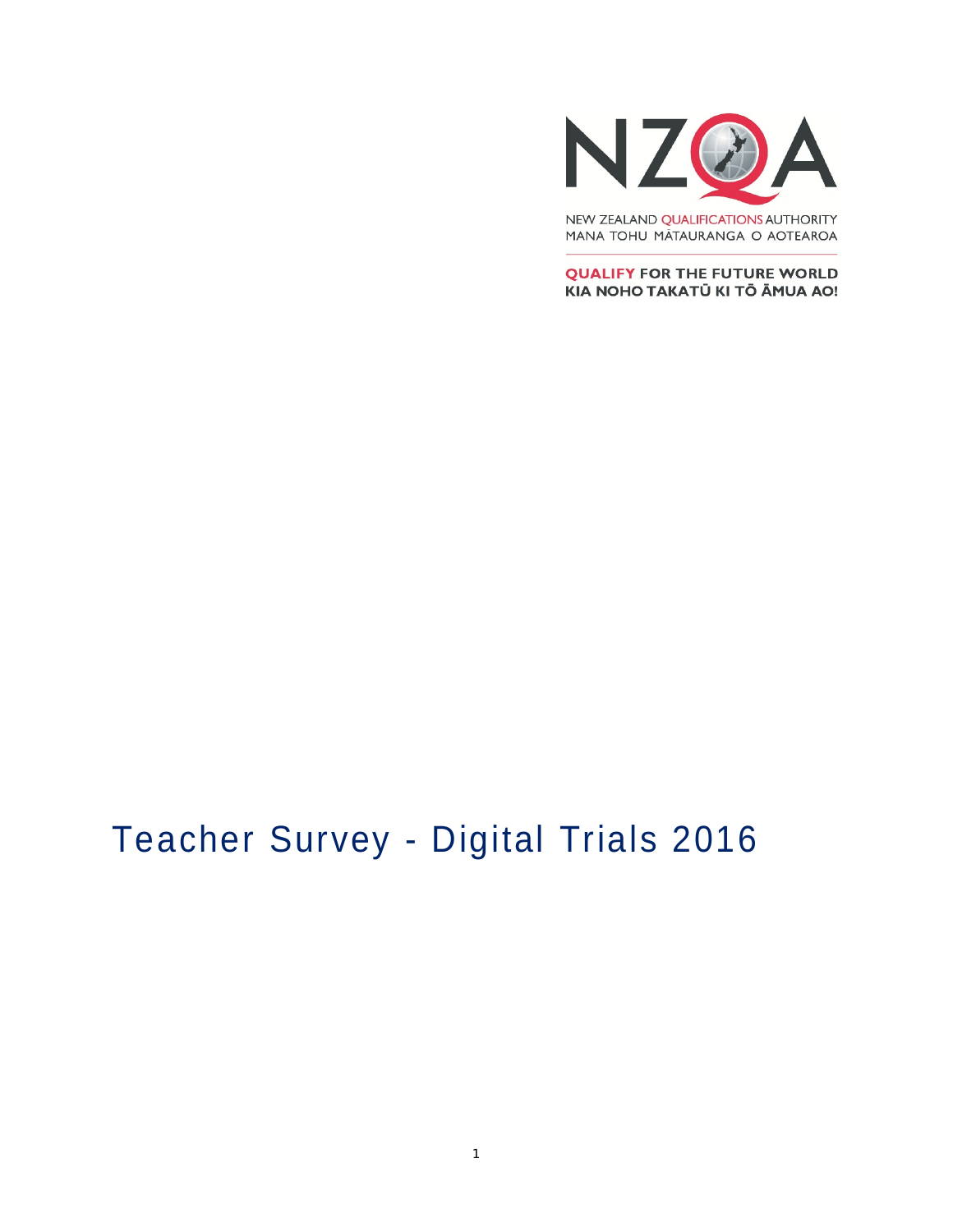## Teacher survey - Digital Trials 2016

## Information on the Survey and Participants

The teacher survey was designed to measure teachers' self-reported experience of managing digital trial examinations in their schools.

Of the 322 teachers who managed digital trial examinations, 63 (20%) completed the online survey. Just under half of the respondents were from either Auckland or Wellington schools.

The respondents did not all answer all the questions in the survey.

The survey consisted of 24 questions. Some of them were open ended questions.

#### *Limitations*

The response rate was 20%, which is very low. Those who chose not to take the survey may have greater or lower levels of satisfaction than those who responded.

Below is a summary of the main findings. Appendix 1 contains a count of responses for each closed ended question. Appendix 2 is a full list of the survey questions.

## Main findings

#### *Overall assessment of participating in the digital Trials*

30 out of 48 respondents agreed or strongly agreed that the Trials helped them identify gaps in their students' knowledge.

31 out of 47 respondents agreed or strongly agreed that the Trials are a good preparation for NCEA examinations.

31 out of 56 respondents agreed or strongly agreed that the Trials should be extended to Pilots.

28 out of 56 respondents agreed or strongly agreed that they would encourage their students to sit the digital trial or digital Pilot examinations in 2017.

20 out of 55 respondents agreed or strongly agreed that the 2016 digital examinations encouraged them to use more digital tools in their teaching.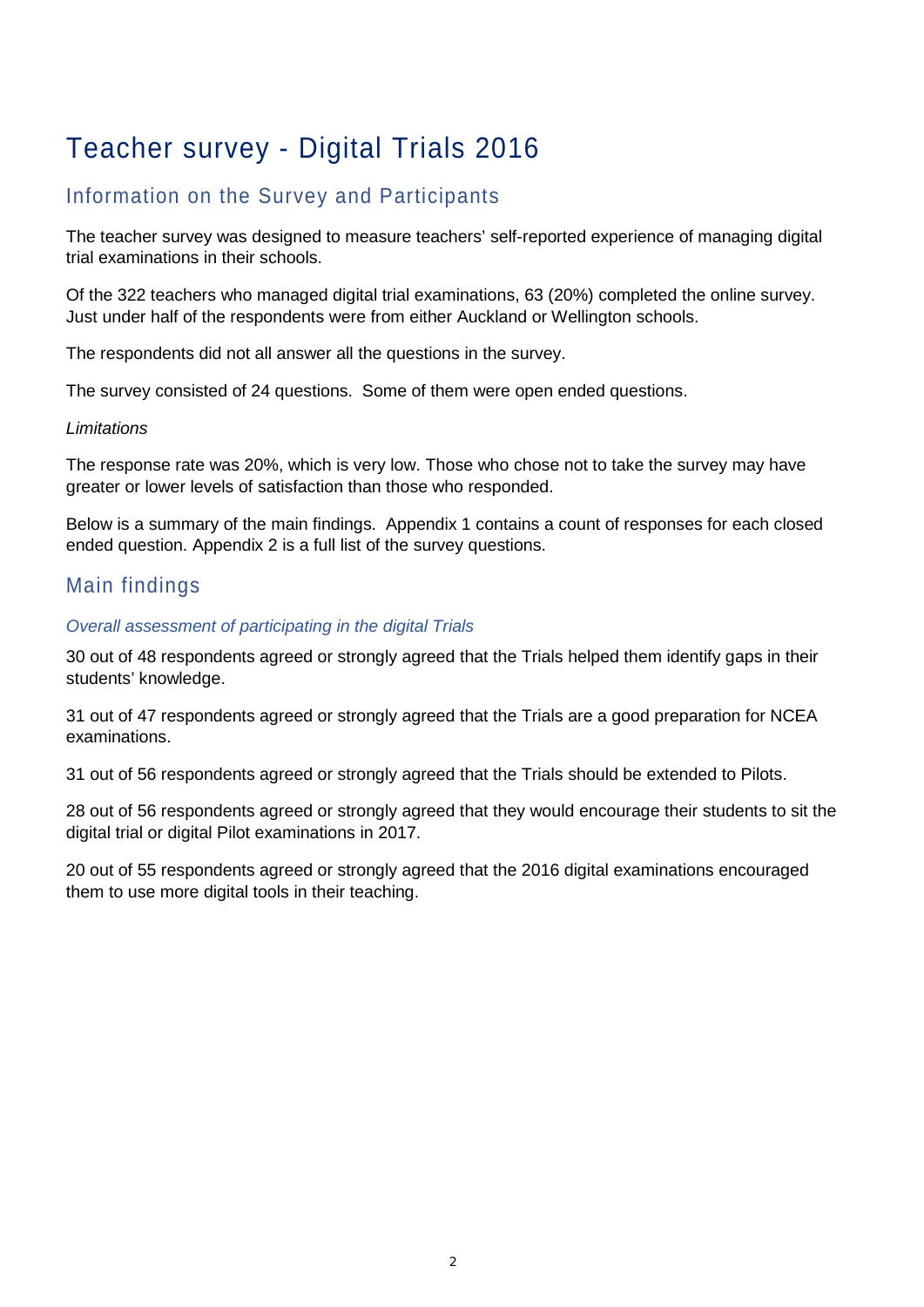### **Communications and support**

#### *Communications and support (sufficiency, simplicity, timing), helpline*

44 out of 61 respondents agreed or strongly agreed that NZQA provided sufficient information to schools ahead of the Trials. However only 30 out of 61 respondents agreed or strongly agreed that communications were well-timed.

38 out of 61 respondents agreed or strongly agreed that the information provided was easy to understand.

Most of the comments made by respondents who found the communications and support provided by NZQA to be less than satisfactory were focused on four areas:

- Communications were not directed to the correct persons in the school, particularly to the teachers involved
- Communications were drip fed instead of being given all at once
- Communications could have been simpler and clearer, and
- Communications were needed earlier than they were given.

*"The information is confusing and not straight forward. There are a lot of different people involved at a school and it was confusing who had to do what. It was also time consuming sorting out all of the information a lot which was in confusing jargon and teachers had to figure it out. If you are wanting a range of people to be able to use this in the future it needs to be clearer."*

*"The information was not complete for some subjects. It was also hard to find."*

*"Longer lead up time to examination session to read and understand and ask questions about the information provided. Marking schedule all ready to go well in advance. Clearer and simpler instructions on how to deliver the examination session."*

Of those respondents who used the helpline, 89% agreed or strongly agreed that the help and support they received was useful.

#### **Preparation activities**

*Usefulness of student familiarisation activities, student preparation time*

31 out of 49 respondents agreed or strongly agreed that the familiarisation activities provided by NZQA prepared their students for the digital trial examination.

24 out of 53 respondents set aside less than one hour for students to familiarise themselves with the materials NZQA provided to help students prepare for the digital trial examination, and 22 out of 53 set aside one to two hours. The remaining 7 out of 53 respondents set aside two or more hours.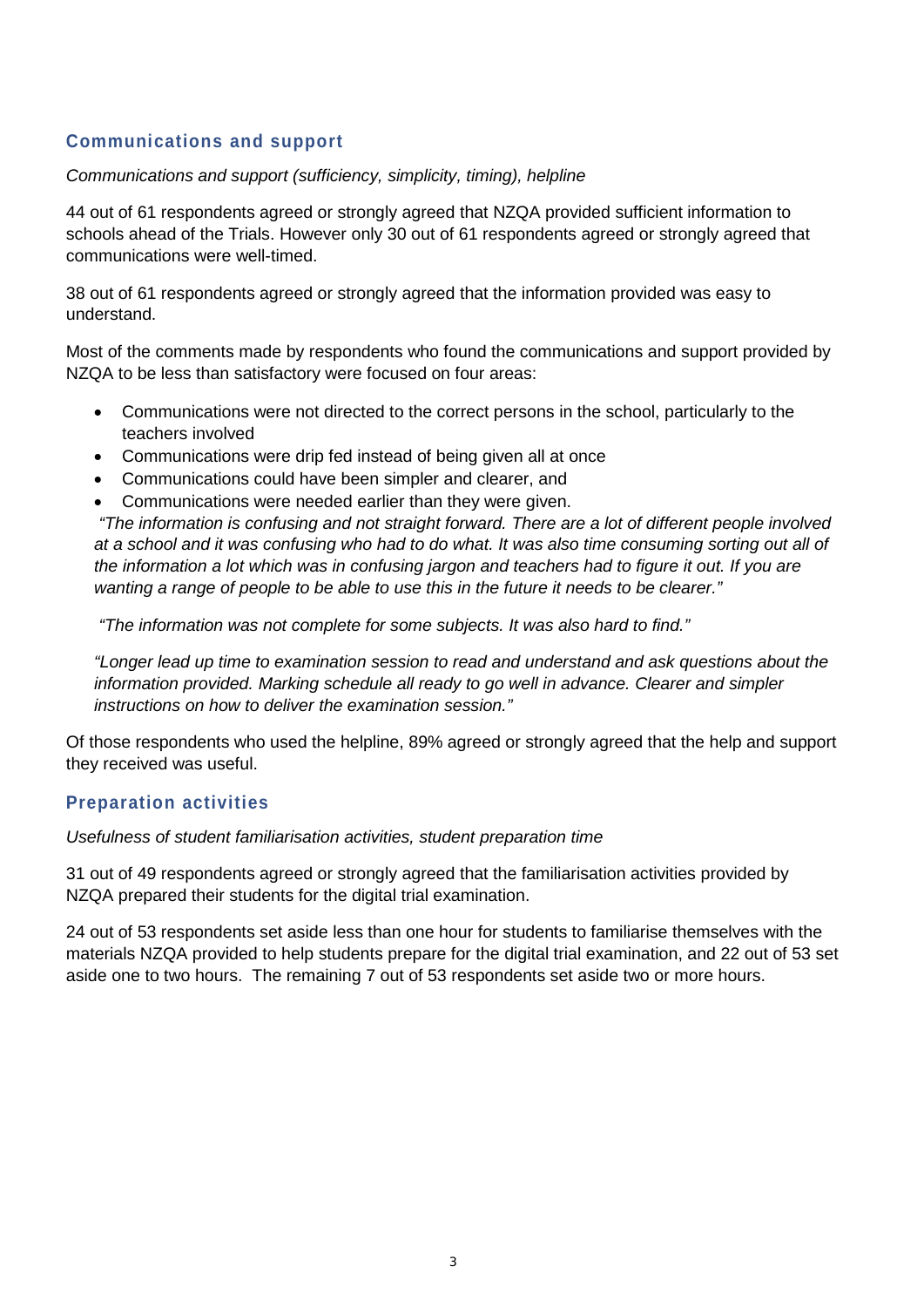## **The digital trial examination**

#### *Administration*

*Overall satisfaction, support, set up, technical issues, supervision, improvements*

Although two thirds of respondents (35 out of 53) agreed or strongly agreed that overall, the administration of the digital trial examinations was easy, three quarters of respondents (37 out of 49) reported that they experienced technical issues, and just under half (22 out 51) reported that they experienced issues supervising the digital trial examinations.

Respondents provided detailed feedback on technical issues. Technical issues reported included logging in problems, issues with the loading of resources, e.g. video and audio clips and photos and device issues.

The main issues reported in relation to supervising the digital trial examinations were that students could access the internet and could view each other's screens.

*"There was no way to monitor all the students during the digital assessment since we cannot see all the screen activity at once. Students can open different browsers and cheat if they had wished to."*

79% of respondents agreed or strongly agreed that they were provided with enough information to administer the digital trial examination.

65% of respondents agreed or strongly agreed that it was easy to set up a digital examination room.

Respondents suggested a range of administrative improvements, including improvements to the software and platform, and to timeliness and content of communications to teachers.

#### *Content*

#### *Alignment with standards*

42 out of 50 respondents agreed or strongly agreed that the content of the digital trial examinations aligned with the relevant standards that were being assessed.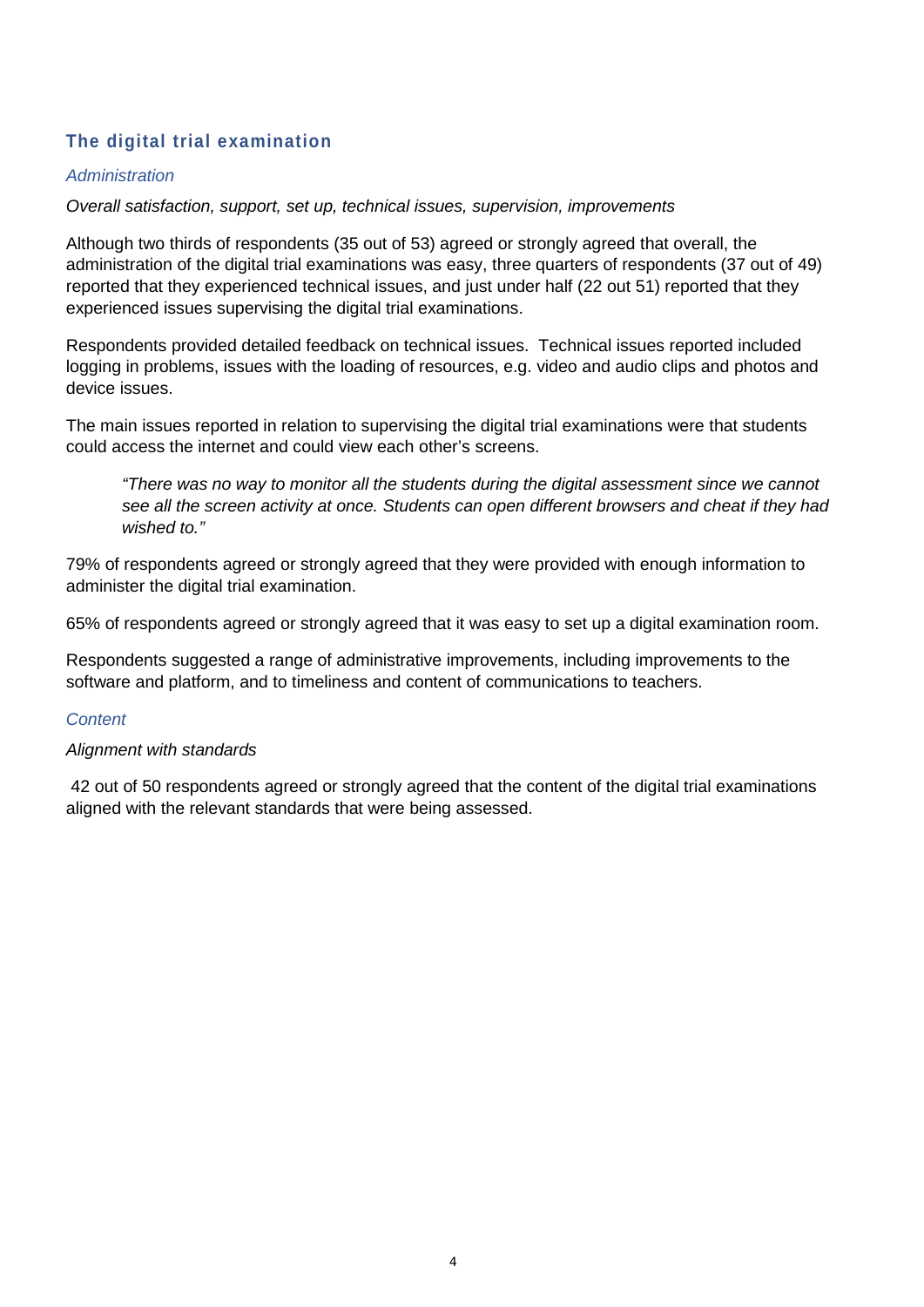#### **Marking experience**

*Overall fairness of process, Instructions, marking systems, online experience, suggestions about additional marking features, student results*

36 out of 49 respondents agreed or strongly agreed that overall, the marking process produced fair outcomes for students.

31 out of 49 respondents agreed or strongly agreed that the marking instructions provided were easy to follow.

32 out of 49 respondents agreed or strongly agreed that the grade score marking system was easy to work with.

Only 17 out of 49 respondents agreed or strongly agreed that marking online took less time than marking on paper.

When asked to comment about whether there were any additional marking features respondents would like the software to include to support markers, respondents said they would like to be able to annotate students' work to provide feedback, and commented critically on aspects of how the software worked.

*"Marking online took considerably longer than usually. Not only due to the fact that papers could not be annotated but also the pages took longer than it should to load. I felt that this mock exam has almost been a waste of time and effort for students, as they are not able to access there papers, still. Generally marking for mocks I will focus on annotating all papers to show students where they have gone wrong and what they need to work on. Marking online this is not possible. For NCEA externals i see this not as a problem however for mocks in my opinion it is not adequate and puts students at a disadvantage as they can't physical see what they have done and what they need to work on. Being able to write on the paper would help a lot."*

Respondents were almost evenly split in their views about whether students' results were affected by their computer literacy, with 52% agreeing or strongly agreeing that their students' results were affected by their computer literacy, and 48 % disagreeing or strongly disagreeing.

#### **Suggestions/feedback**

There were many suggestions and detailed feedback given by teachers, and some of the responses were quite lengthy. Responses included feedback about the timeliness of advice and communications to schools about the assessment and the marking process, the quality of the digital examination software, and the limitations of the digital format for certain types of assessment.

*"I feel that the skills exam especially was limited by the digital format. The students could not construct maps or diagrams and found it difficult to consider several resources at once. The more traditional written paragraph answers where more suited to this form of assessment. We already use digital devices in our teaching and this would not increase our use of this."*

*"I will use more digital tools in my teaching if the external examination is digital; otherwise, I will continue with the same balance of digital and paper based resources. This is because the graphing skills need to be practised in the format they will be examined in.*

*I* would like to see less clunky graphing tools, especially the labelling of axes and plotting *points.*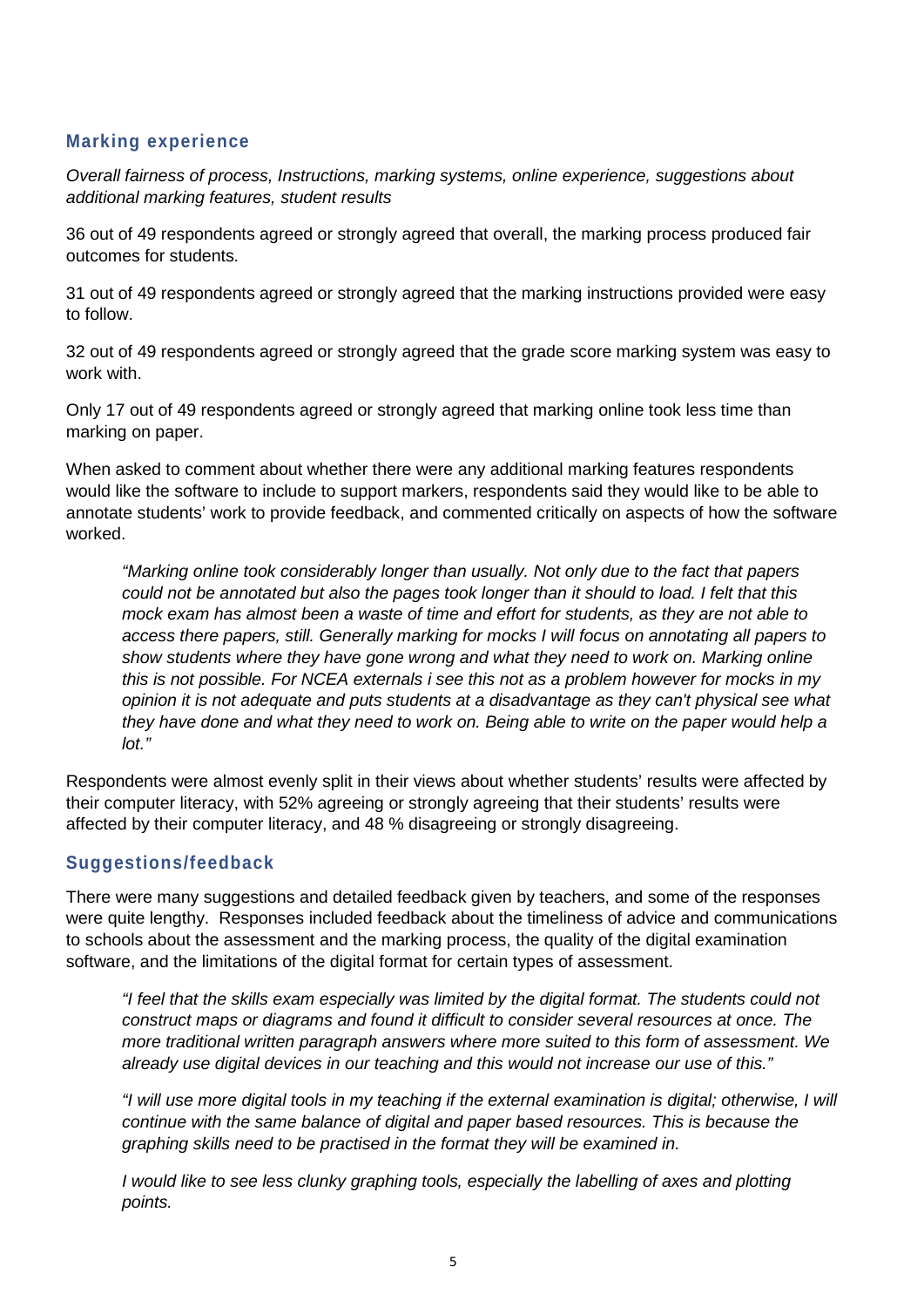*The thought processes and pathways developed in the brain when drawing economic models on paper are very different to the skills and thinking the students need to do the same model digitally. The students alluded to this and overall, their results were lower compared to the paper based school exam."*

*"Longer lead up time to examination session to read and understand and ask questions about the information provided. Marking schedule all ready to go well in advance. clearer and simpler instructions on how to deliver the examination session."*

*"The information is confusing and not straight forward. There are a lot of different people involved at a school and it was confusing who had to do what. It was also time consuming sorting out all of the information a lot which was in confusing jargon and teachers had to figure it out. If you are wanting a range of people to be able to use this in the future it needs to be clearer."*

*"Everything seemed quite last minute. We had scheduled the exam in one of the earlier time slots and it felt like we had to ask for everything. Also - because we were quick to start, we had to wait almost a full working week before we could begin the marking due to marking*  instructions not being available or glitches in the system. Obviously, these problems won't *happen in future exams, but this was quite a major for our school!"*

*"It took us 20 minutes to get everyone signed into the assessment. There needs to be a better system for students logging in. It took a while to share the pass words with the students. It is an administrative burden for the teacher, especially when a whole school will be sitting digital external exams. The holding screen worked well."*

*"Compared to their handwritten tests that I have marked, the students seemed to fall into writing big blocks of text, and many had no structure when they typed their answer, so I would prep them better on this in the future. But the entry system could also be designed to encourage them to structure their answers."*

*"My biggest concern was 91003: Interpret Historical Sources. I liked the idea of the range of sources you can use digitally, including videos and audio. However, many of my students were turned-off of doing this paper digitally. Students like to be able to annotate, highlight and write over the source booklet that they get in the exam. They need to engage with the sources provided. Doing this digitally is difficult. Students need to either have the source booklet in paper format so that they can engage with the sources, or the ability to have a separate page to take notes on it would work better. Writing essays digitally is great and highly recommend it for this 91005: Causes and Consequences."*

**Appendix 1**

#### **Summarised responses by question**

Question 1. The communications received about the digital trial examinations provided sufficient information.

|                | Count | Percentage |
|----------------|-------|------------|
| Strongly agree | 5     | 0.08       |
| Agree          | 39    | 0.64       |
| Disagree       | 13    | 0.21       |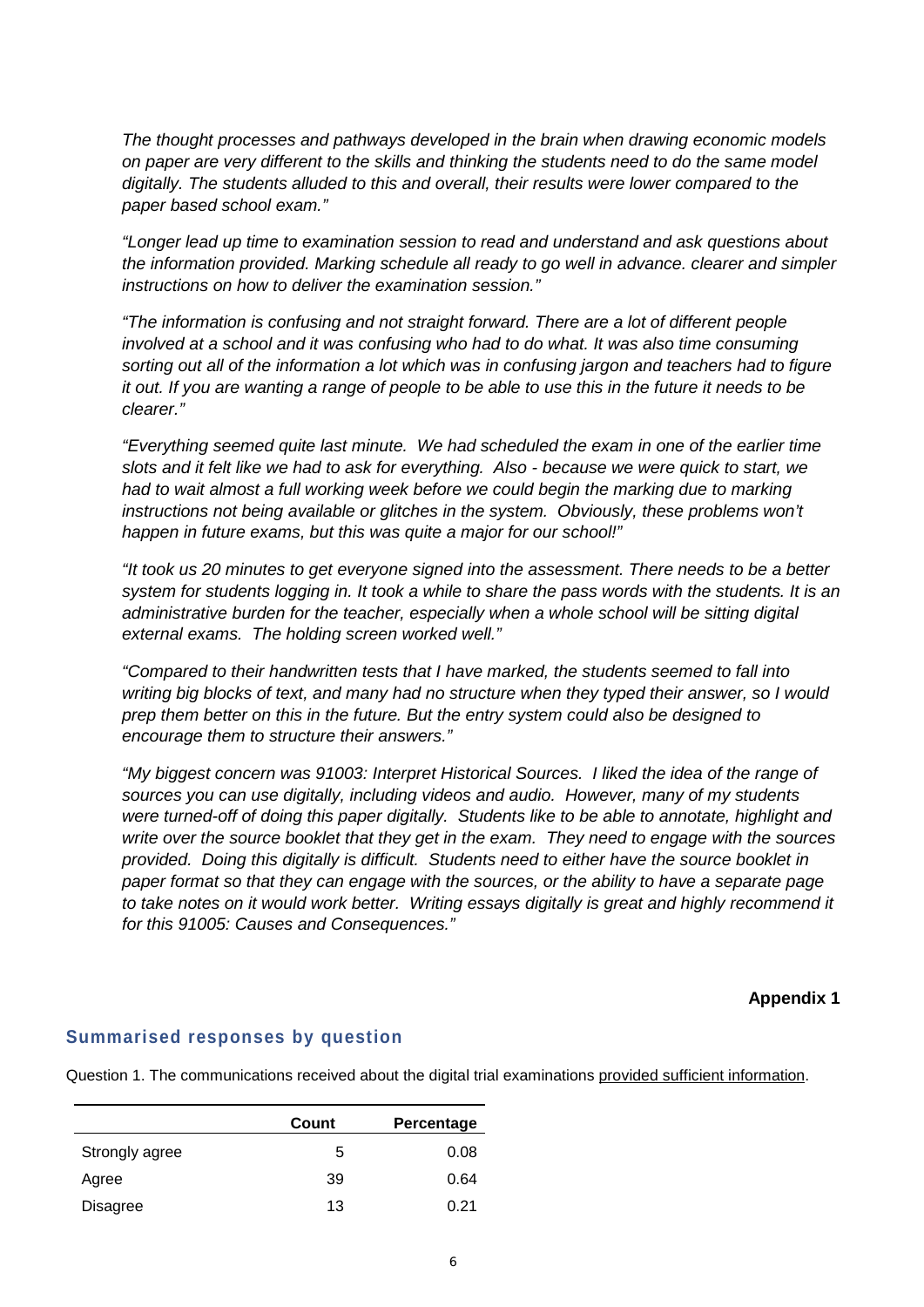|                   | Count | Percentage |
|-------------------|-------|------------|
| Strongly disagree |       | 0.07       |
| Total             | 61    |            |

Question 1. The communications received about the digital trial examinations were easy to understand.

|                      | Count | Percentage |
|----------------------|-------|------------|
| Strongly agree       | 5     | 0.08       |
| Agree                | 33    | 0.54       |
| <b>Disagree</b>      | 17    | 0.28       |
| Strongly<br>disagree | 6     | 0.1        |
| Total                | 61    |            |

Question 1. The communications received about the digital trial examinations were well timed.

|                   | Count | Percentage |
|-------------------|-------|------------|
| Strongly agree    | 5     | 0.08       |
| Agree             | 25    | 0.41       |
| Disagree          | 22    | 0.36       |
| Strongly disagree | 9     | 0.15       |
| Total             | 61    |            |

Question 3: I received useful help and support over the helpline.

|                   | Count | Percentage |
|-------------------|-------|------------|
| Strongly agree    | 15    | 0.42       |
| Agree             | 17    | 0.47       |
| Disagree          | 2     | 0.06       |
| Strongly disagree | 2     | 0.06       |
| Total             | 36    | 1.01       |

*Administration*

Question 4. I was provided with enough information to administer the digital trial examinations.

|                   | Count | Percentage |
|-------------------|-------|------------|
| Strongly agree    | 5     | 0.09       |
| Agree             | 40    | 0.7        |
| <b>Disagree</b>   | 11    | 0.19       |
| Strongly disagree | 1     | 0.02       |
| Total             | 57    | 1          |

Question 5. It was easy to set up a digital examination room.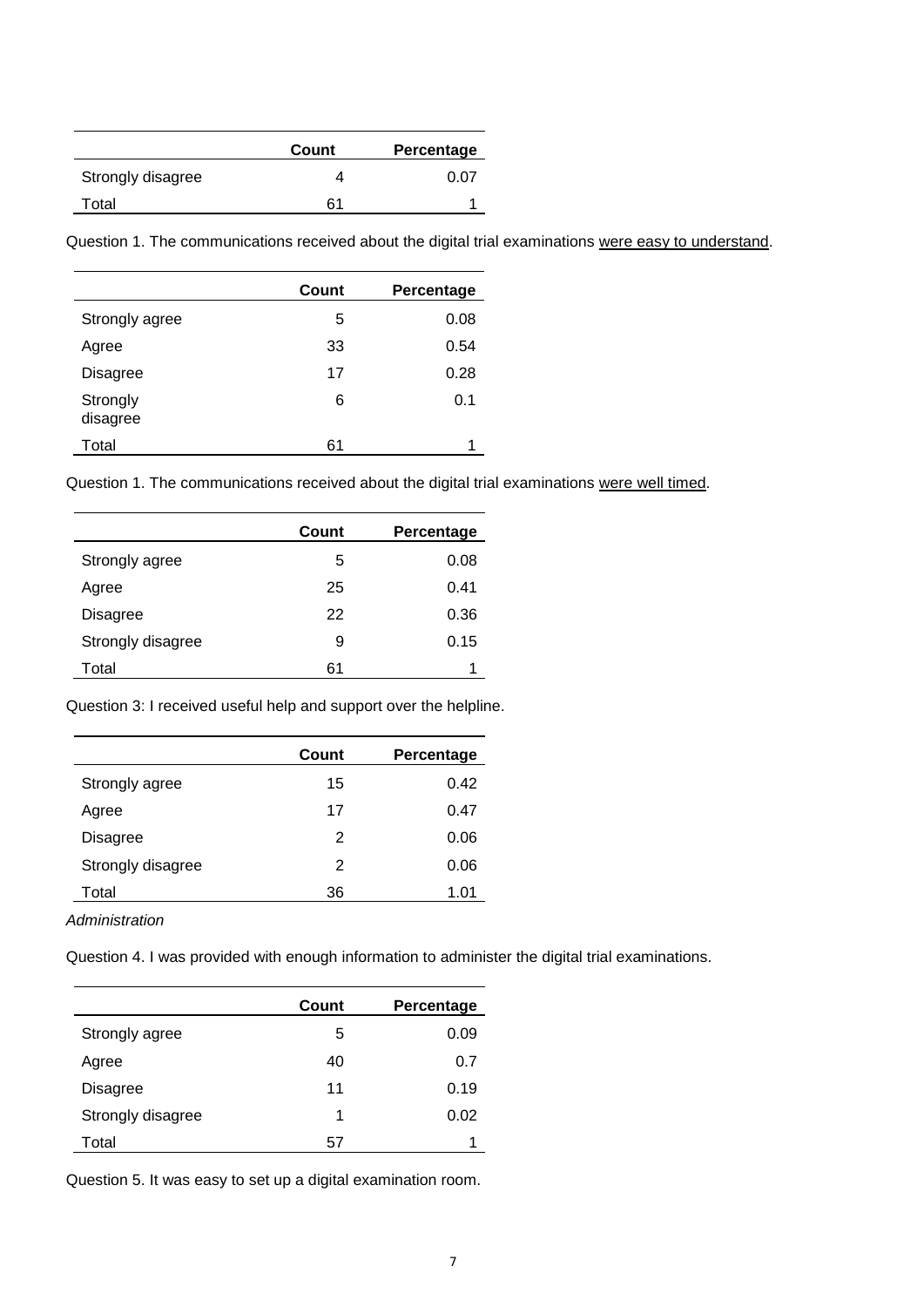|                   | Count | Percentage |
|-------------------|-------|------------|
| Strongly agree    | 7     | 0.13       |
| Agree             | 28    | 0.52       |
| Disagree          | 17    | 0.31       |
| Strongly disagree | 2     | 0.04       |
| Total             | 54    |            |

Question 6. Were there any technical problems that arose during the administration of the assessments?

|       | Count | Percentage |
|-------|-------|------------|
| No    | 12    | 0.24       |
| Yes   | 37    | 0.76       |
| Total | 49    |            |

Question 7. Were there any issues supervising the digital trial examinations?

|       | Count | Percentage |
|-------|-------|------------|
| No    | 29    | 0.57       |
| Yes   | 22    | 0.43       |
| Total | 51    |            |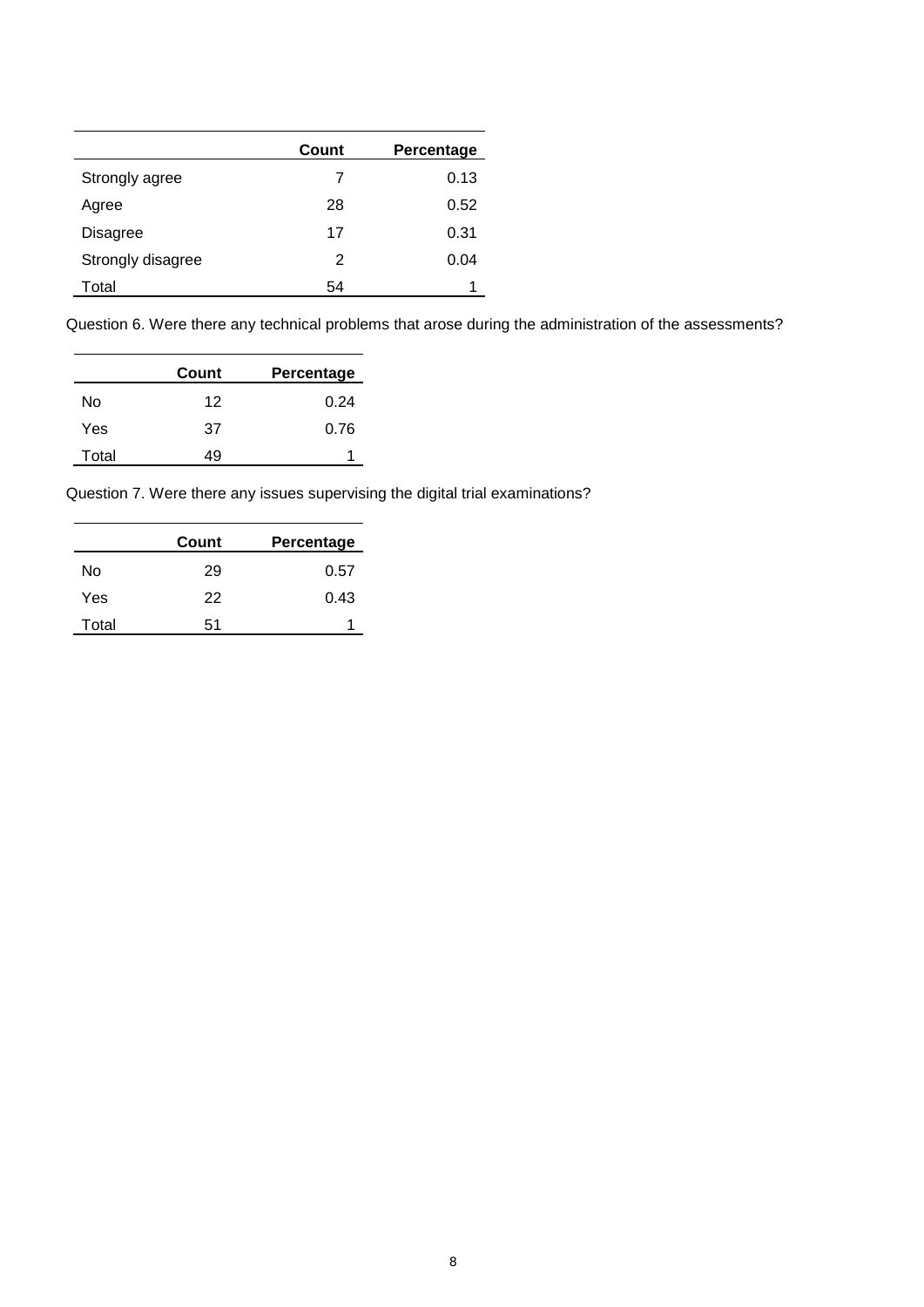Question 8. Overall, I found administering the digital trial examinations easy.

|                   | Count | Percentage |
|-------------------|-------|------------|
| Strongly agree    | 5     | 0.09       |
| Agree             | 30    | 0.57       |
| Disagree          | 13    | 0.25       |
| Strongly disagree | 5     | 0.09       |
| Total             | 53    |            |

#### *Marking experience*

Question 10. I found the marking instructions easy to follow.

|                   | Count | Percentage |
|-------------------|-------|------------|
| Strongly agree    | 4     | 0.08       |
| Agree             | 27    | 0.55       |
| Disagree          | 13    | 0.27       |
| Strongly disagree | 5     | 0.1        |
| Total             | 49    |            |

Question 11. I found the grade score marking system easy to work with.

|                   | Count | Percentage |
|-------------------|-------|------------|
| Strongly agree    | 6     | 0.12       |
| Agree             | 26    | 0.53       |
| Disagree          | 13    | 0.27       |
| Strongly disagree | 4     | 0.08       |
| Total             | 49    |            |

Question 12. Marking online took less time than marking on paper.

|                   | Count | Percentage |
|-------------------|-------|------------|
| Strongly agree    | 5     | 0.1        |
| Agree             | 12    | 0.24       |
| Disagree          | 21    | 0.43       |
| Strongly disagree | 11    | 0.22       |
| Total             | 49    | 0.99       |

Question 13. Overall, the marking process produced fair outcomes for students.

|                | Count | Percentage |
|----------------|-------|------------|
| Strongly agree | っ     | 0.04       |
| Agree          | 34    | 0.69       |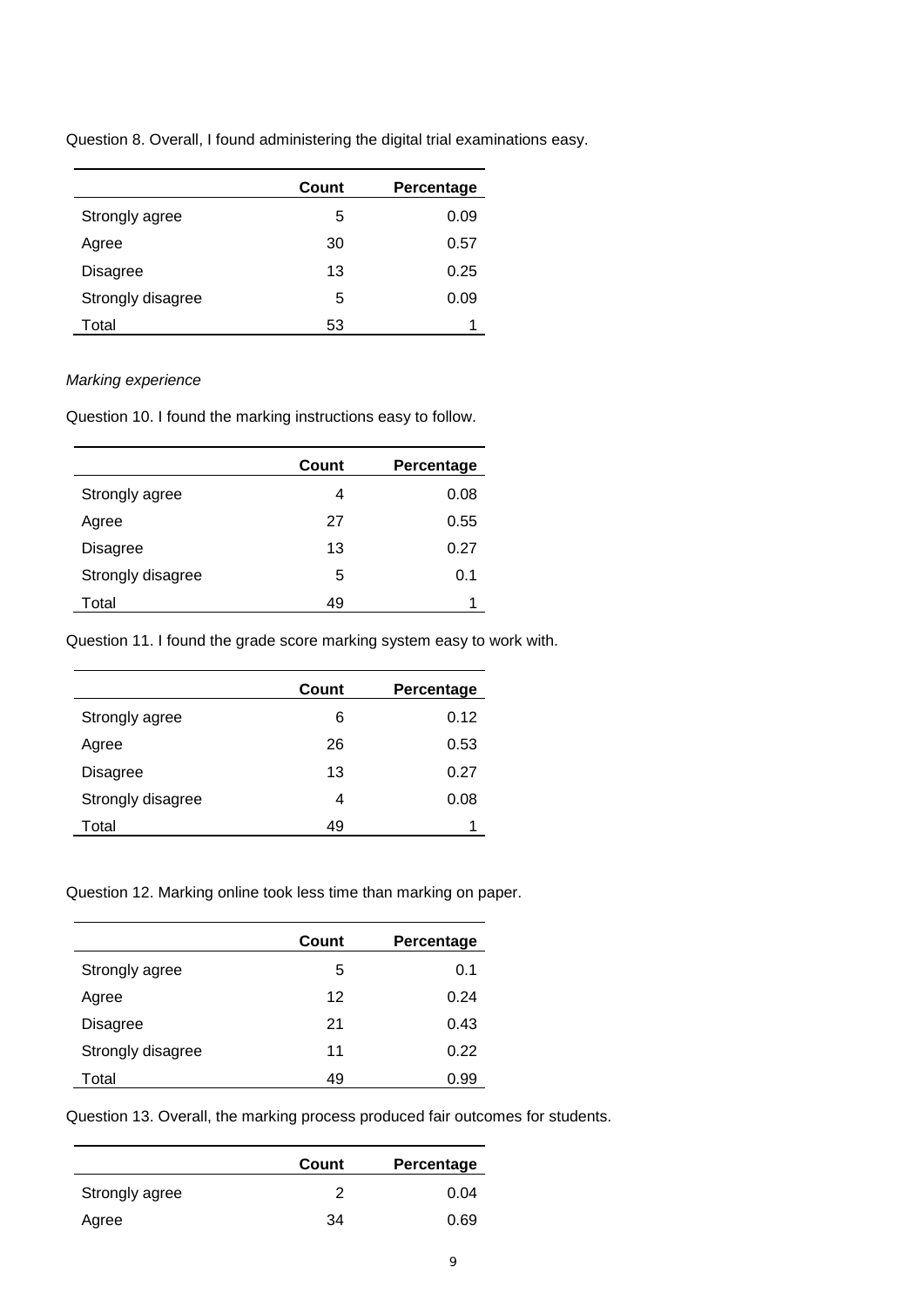|                   | Count | Percentage |
|-------------------|-------|------------|
| <b>Disagree</b>   | 9     | 0.18       |
| Strongly disagree | 4     | 0.08       |
| Total             | 49    | 0.99       |

Question 15. How many hours did you set aside for students to familiarise themselves with the materials NZQA provided to help them prepare for the digital trial examinations?

|                  | Count | Percentage |
|------------------|-------|------------|
| 1 to 2 hours     | 22    | 0.42       |
| 2 to 3 hours     | 5     | 0.09       |
| 3 to 4 hours     | 2     | 0.04       |
| Less Than 1 hour | 24    | 0.45       |
| Total            | 53    |            |

Question 16. I found the familiarisation activities prepared my students for the digital trial examinations.

|                   | Count | Percentage |
|-------------------|-------|------------|
| Strongly agree    | 3     | 0.06       |
| Agree             | 28    | 0.57       |
| Disagree          | 15    | 0.31       |
| Strongly disagree | 3     | 0.06       |
| Total             | 49    |            |

Question 17. I found the content of the assessments was well aligned with the standards.

|                   | Count | Percentage |
|-------------------|-------|------------|
| Strongly agree    | 10    | 0.2        |
| Agree             | 32    | 0.64       |
| Disagree          | 3     | 0.06       |
| Strongly disagree | 5     | 0.1        |
| Total             | 50    | 1          |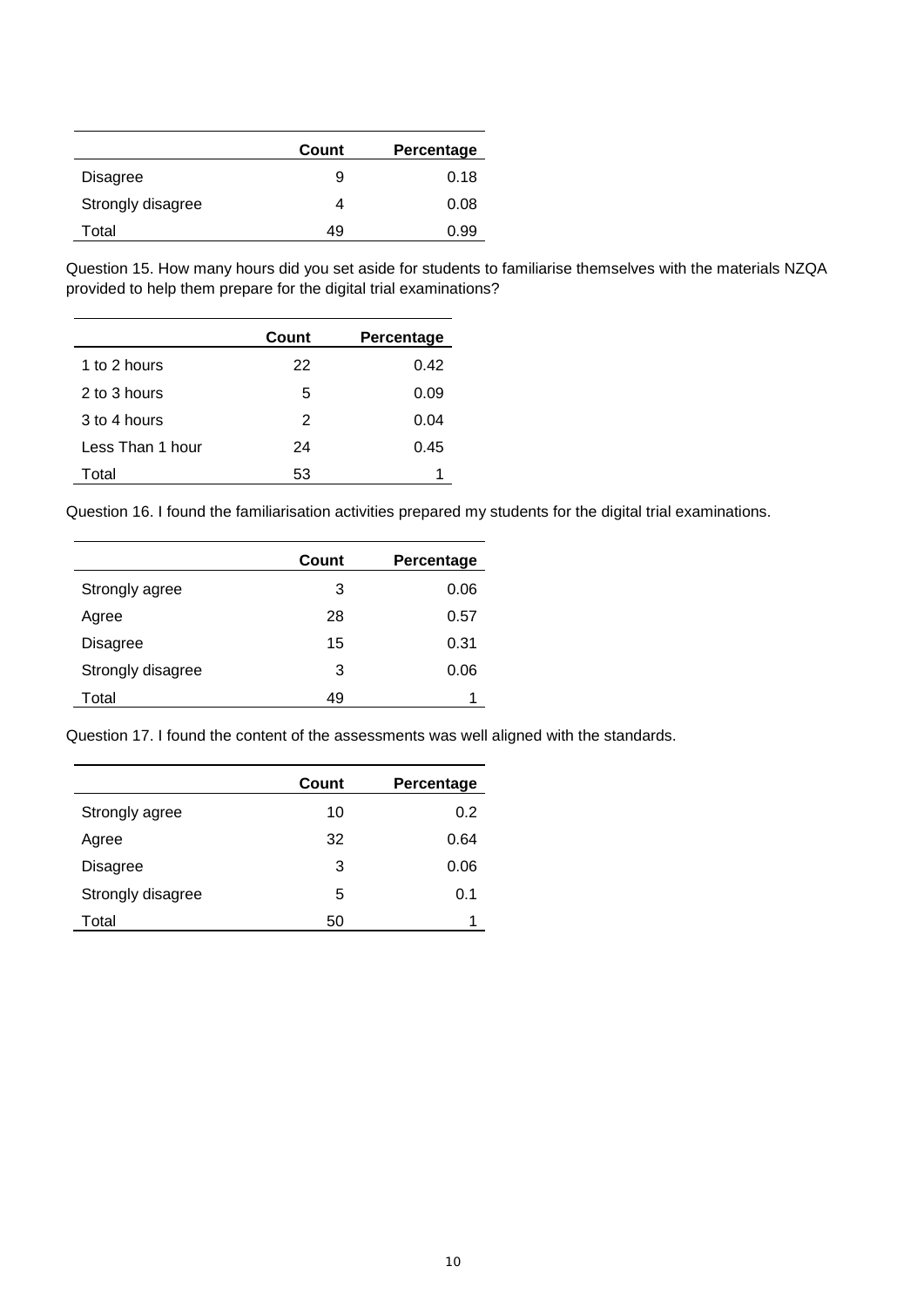|                   | Count | Percentage |
|-------------------|-------|------------|
| Strongly agree    | 3     | 0.06       |
| Agree             | 27    | 0.56       |
| Disagree          | 12    | 0.25       |
| Strongly disagree | 6     | 0.12       |
| Total             | 48    | 0.99       |

Question 18. The Trials helped me to identify gaps in my students' knowledge.

Question 19. I believe students' results were affected by their computer literacy.

|                   | Count | Percentage |
|-------------------|-------|------------|
| Strongly agree    | 8     | 0.16       |
| Agree             | 18    | 0.36       |
| Disagree          | 20    | 0.4        |
| Strongly disagree | 4     | 0.08       |
| Total             | 50    |            |

Question 20. Sitting the digital Trials are a good preparation for NCEA examinations.

|                   | Count | Percentage |
|-------------------|-------|------------|
| Strongly agree    | 1     | 0.02       |
| Agree             | 30    | 0.64       |
| <b>Disagree</b>   | 14    | 0.3        |
| Strongly disagree | 2     | 0.04       |
| Total             | 47    |            |

#### *Perception of digital assessment*

Question 21. I think digital Trials should be extended to pilots.

|                   | Count | Percentage |
|-------------------|-------|------------|
| Strongly agree    | 3     | 0.05       |
| Agree             | 28    | 0.5        |
| <b>Disagree</b>   | 20    | 0.36       |
| Strongly disagree | 5     | 0.09       |
| Total             | 56    |            |

Question 22. I would encourage my students to sit the digital Trial examinations or digital Pilot examinations in 2017.

|                 | Count | Percentage |
|-----------------|-------|------------|
| Strongly agree  | 5     | 0.09       |
| Agree           | 23    | 0.41       |
| <b>Disagree</b> | 22    | 0.39       |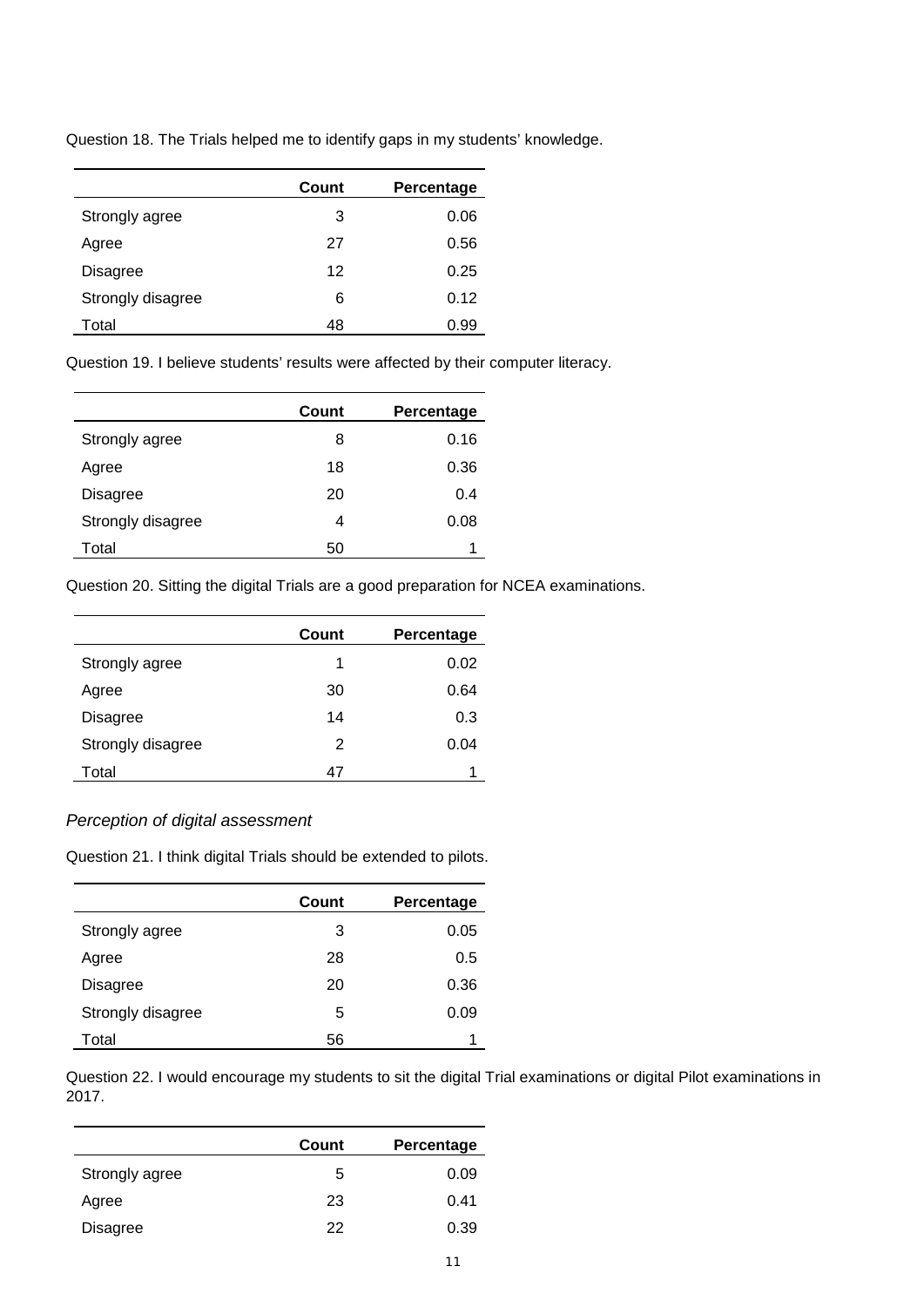|                   | Count | Percentage |
|-------------------|-------|------------|
| Strongly disagree | 6     | 0.11       |
| Total             | 56    |            |

Question 23. Experiencing the 2016 digital trial examination have encouraged me to use more digital tools in my teaching.

|                   | count | Percentage |
|-------------------|-------|------------|
| Strongly agree    | 2     | 0.04       |
| Agree             | 18    | 0.33       |
| Disagree          | 29    | 0.53       |
| Strongly disagree | 6     | 0.11       |
| total             | 55    | 1.01       |